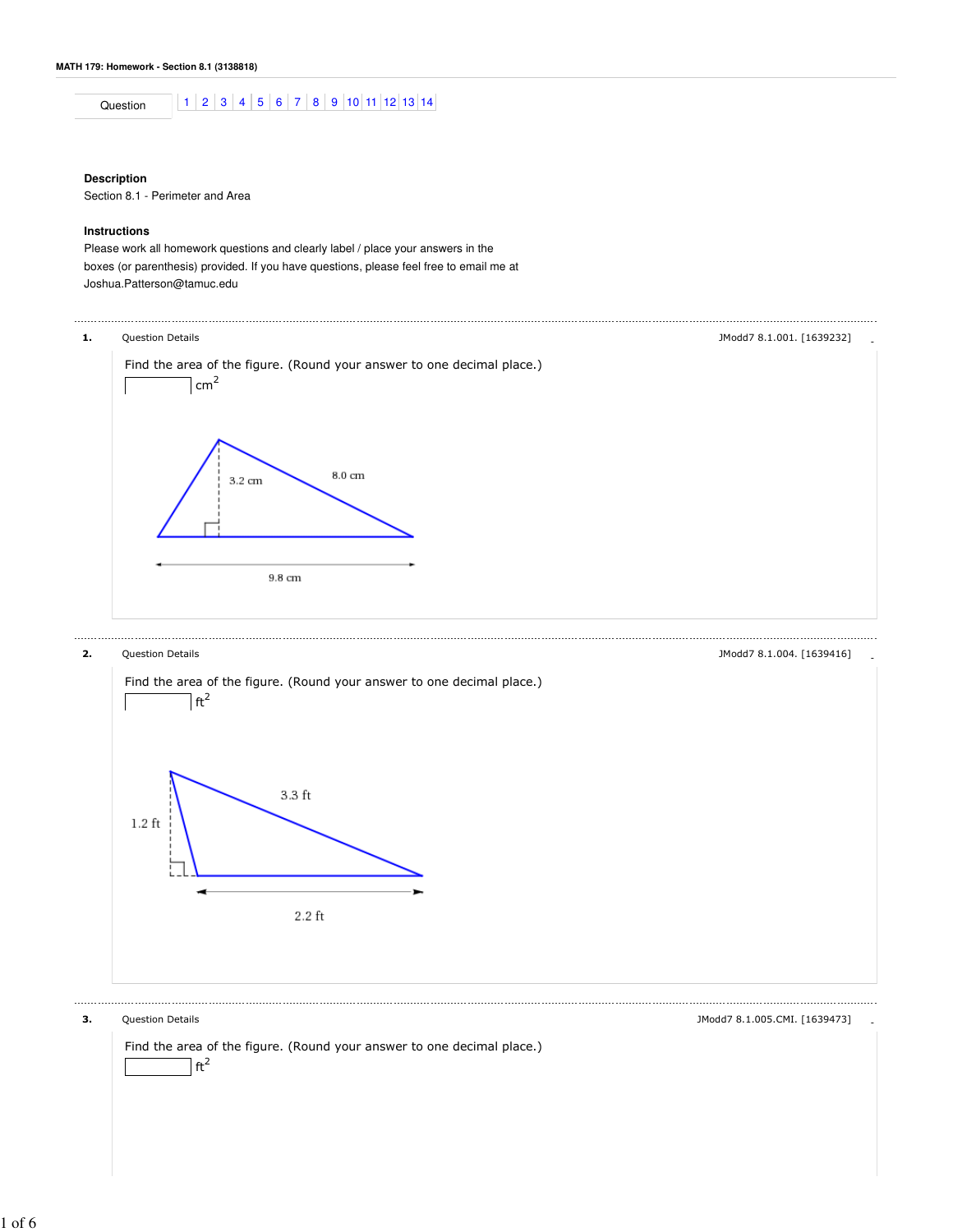



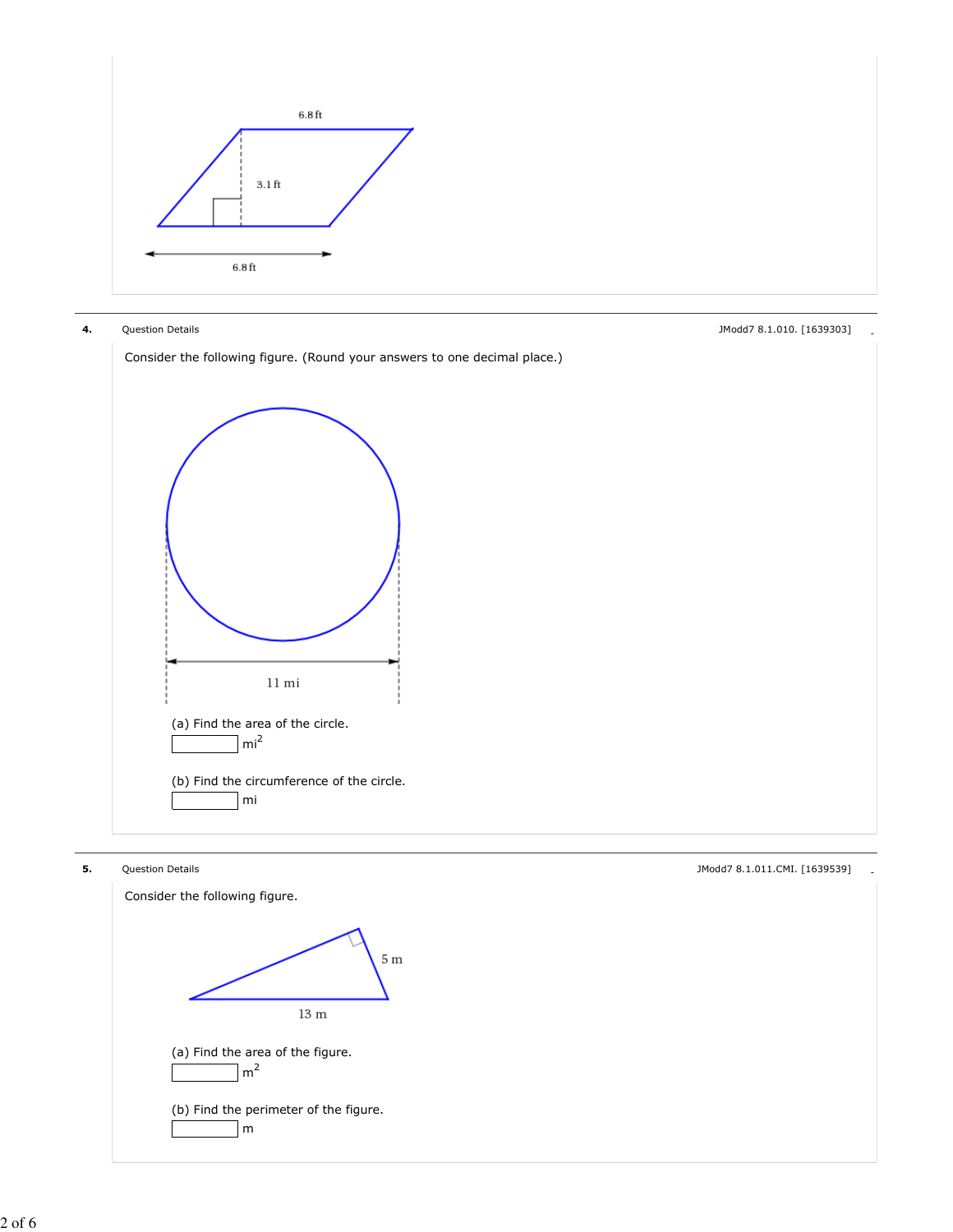

![](_page_2_Figure_2.jpeg)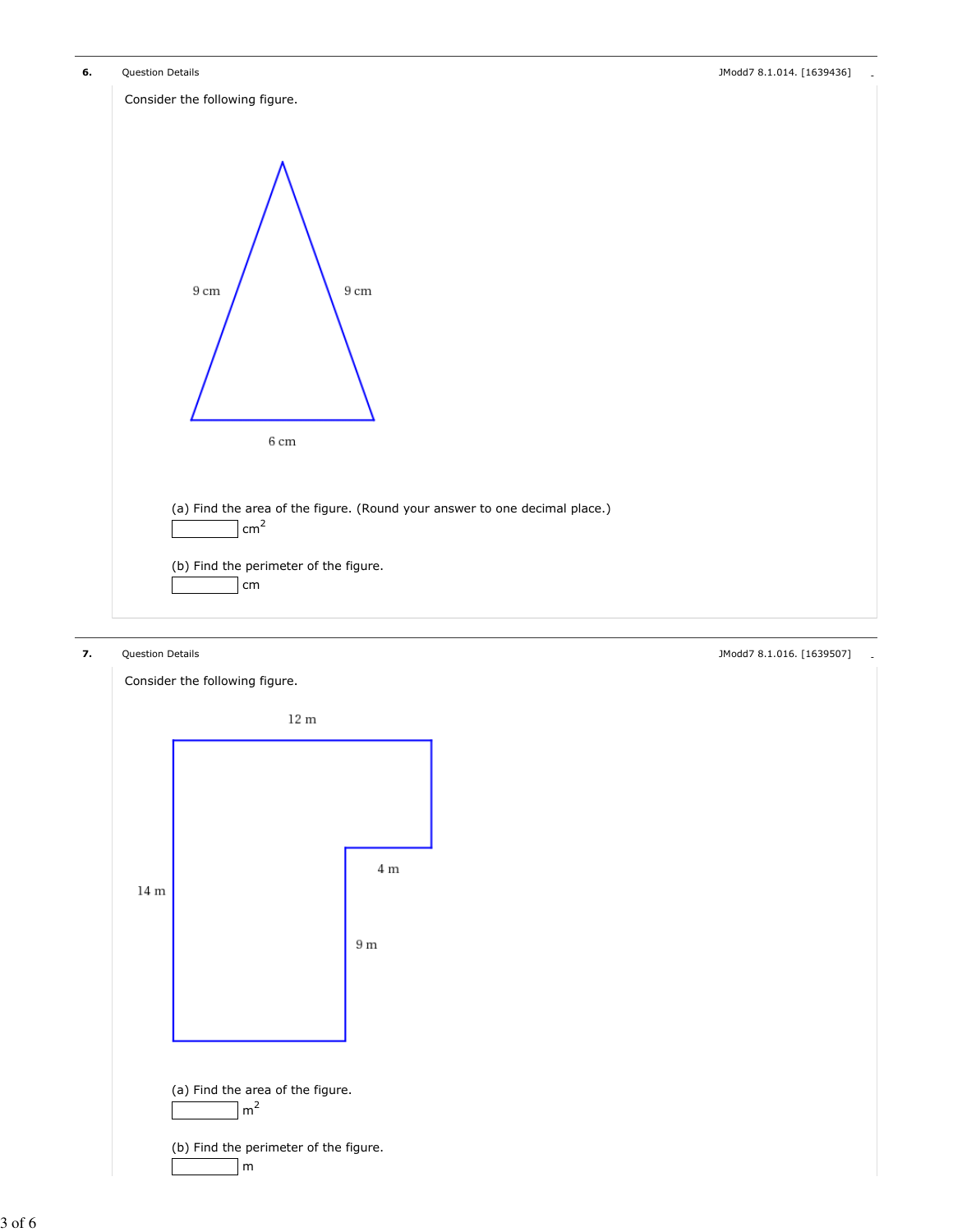![](_page_3_Figure_0.jpeg)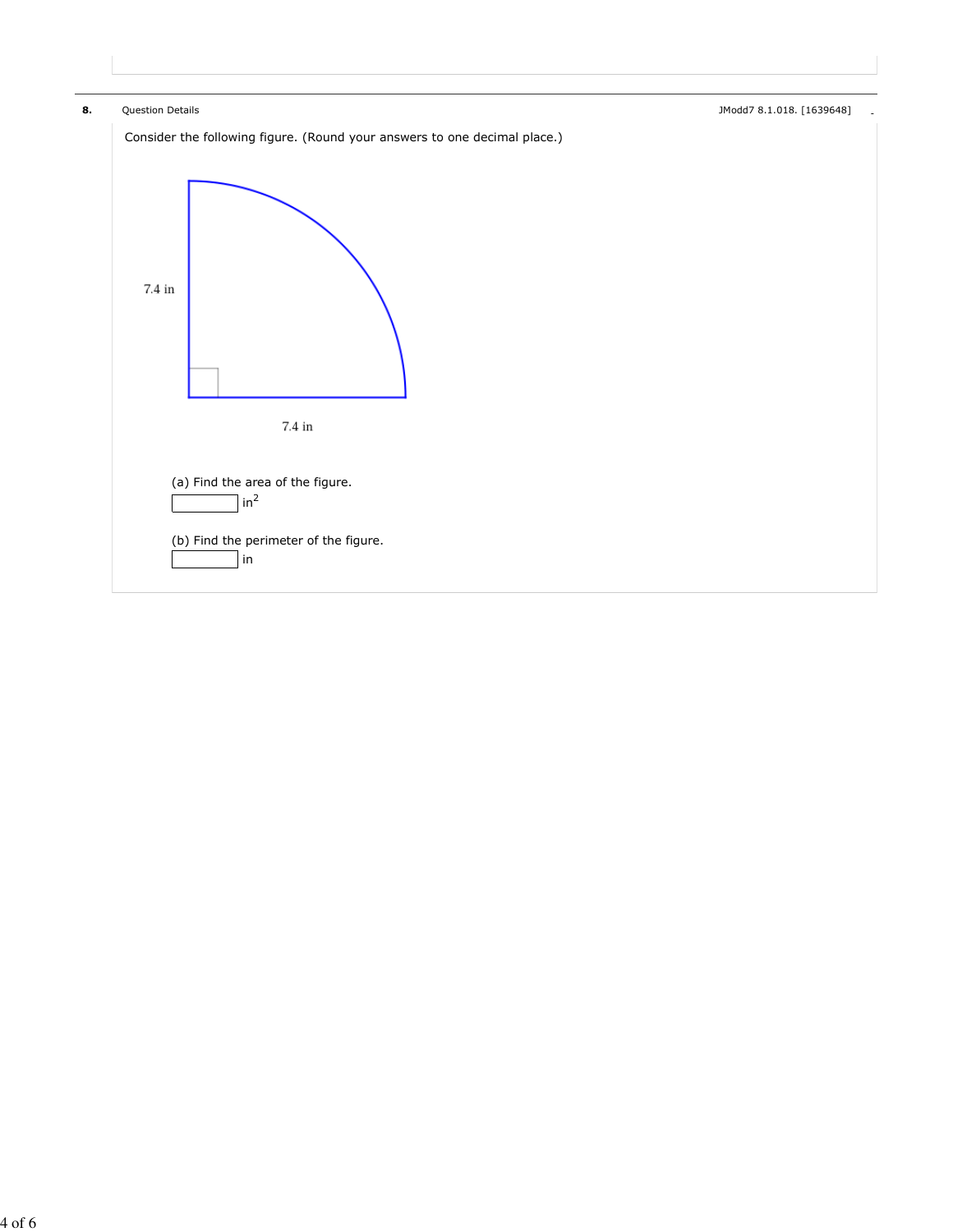![](_page_4_Figure_0.jpeg)

![](_page_4_Figure_2.jpeg)

A circular swimming pool has diameter 70 feet and is centered in a fenced-in square region measuring 90 feet by 90 feet. A concrete sidewalk 5 feet wide encircles the pool, and the rest of the region is grass, as shown in the figure below. (Round

![](_page_4_Figure_4.jpeg)

The perimeter of a square window is 18 feet 8 inches.